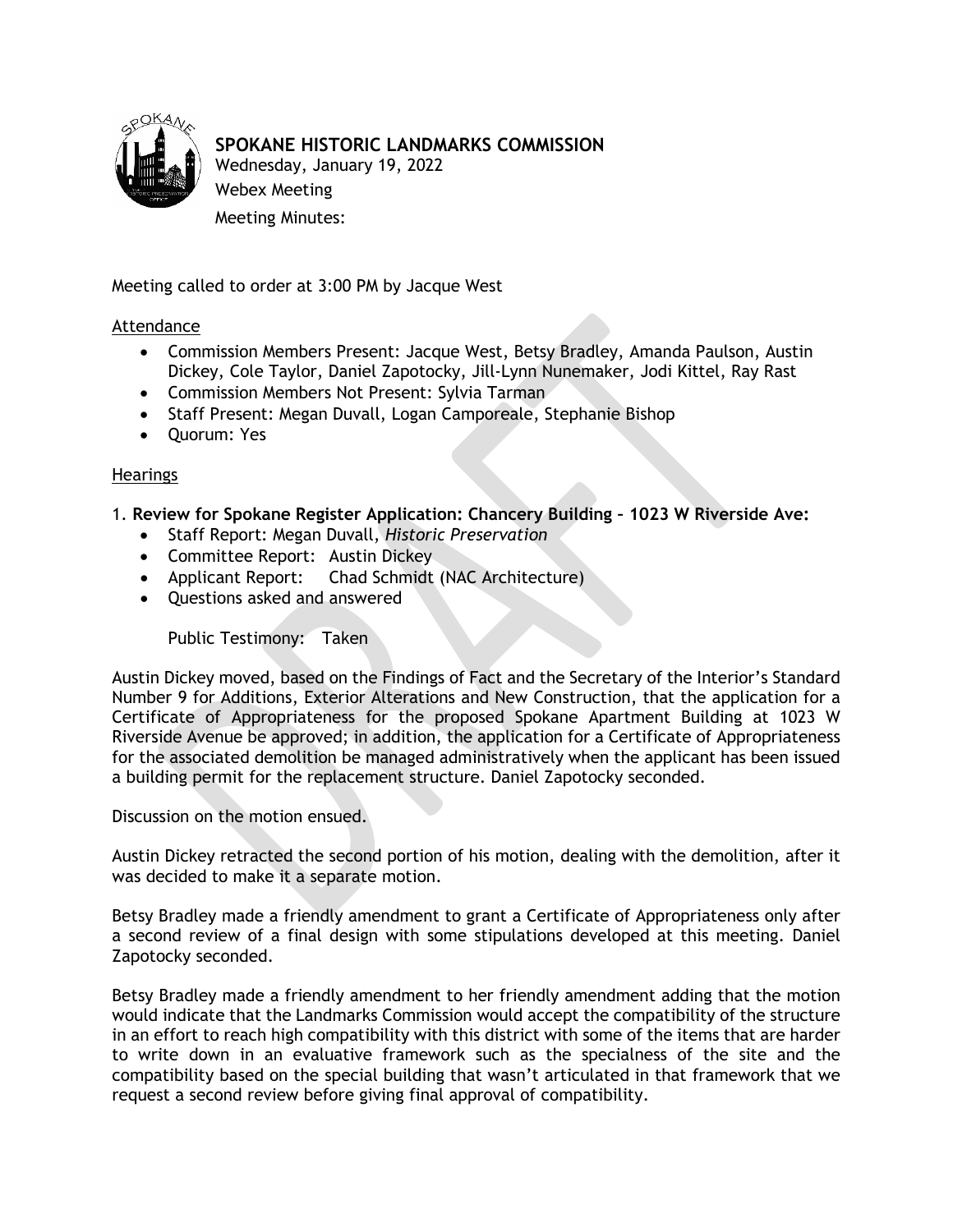Discussion on the amendment ensued.

Jackie West made a friendly amendment to the motion that, based on the Findings of Fact, the Spokane Historic Register management agreement, and the Secretary of the Interior's Standards for Rehabilitation that the application for a Certificate of Appropriateness to this property be approved with the following condition; additional review relevant to the Secretary of the Interior's Standards Number 9 of materials and simplification of materials be brought back to the commission.

Discussion on the amendments ensued.

Jackie West made a friendly amendment to her previous friendly amendment and moved, based on the Findings of Fact and the Secretary of the Interior's Standard Number 9 for Additions, Exterior Alterations and New Construction, that the application for a Certificate of Appropriateness for the proposed Spokane Apartment Building at 1023 W Riverside Avenue be approved after a second review and approval of a finalized design with refinements to color and materials. Ray Rast seconded; motion carried. (9/0)

Public Hearing adjourned at 4:51 PM.

## Briefing Session: Meeting called to order at 4:51 PM by Jacque West

December 15, 2021 Meeting Minutes approved unanimously.

- **1.** Old Business:
	- Megan gave an update on the SEPA review for the Chancery Building. The agency comment period ended on January 11th, and the public comment period is on hold.
- **2.** New Business:
	- Megan advised an application for new construction, to replace the Tiffany Manor Apartments in Browne's Addition which were lost to fire in 2021, has been submitted for the February meeting. The owners of the Trolan Homestead have turned in an application and are ready to start phase one (restoration) and phase two (construction of an addition). Megan will check with Legal to see whether the Browne's Addition project can come before the review as a workshop item prior to coming before the commission at a regular meeting. The Trolan Homestead will go through a regular review at the February meeting.
	- Megan reviewed current committee members, and a few changes were made for 2022:
		- $\circ$  Jodi Kittel was removed as an alternate to the Design Review Committee and was added as an alternate to the Nominations Committee.
		- $\circ$  Cole Taylor was removed as an alternate to the Design Review Committee and was added as an alternate to the Nominations Committee.
	- Megan discussed an election of officers for 2022. Commissioners decided they would like to keep the current officers in place for 2022.
	- Megan advised there are no nominations for the February meeting.
- **3.** Chairman's Report:
	- None
- **4.** HPO Staff Report: